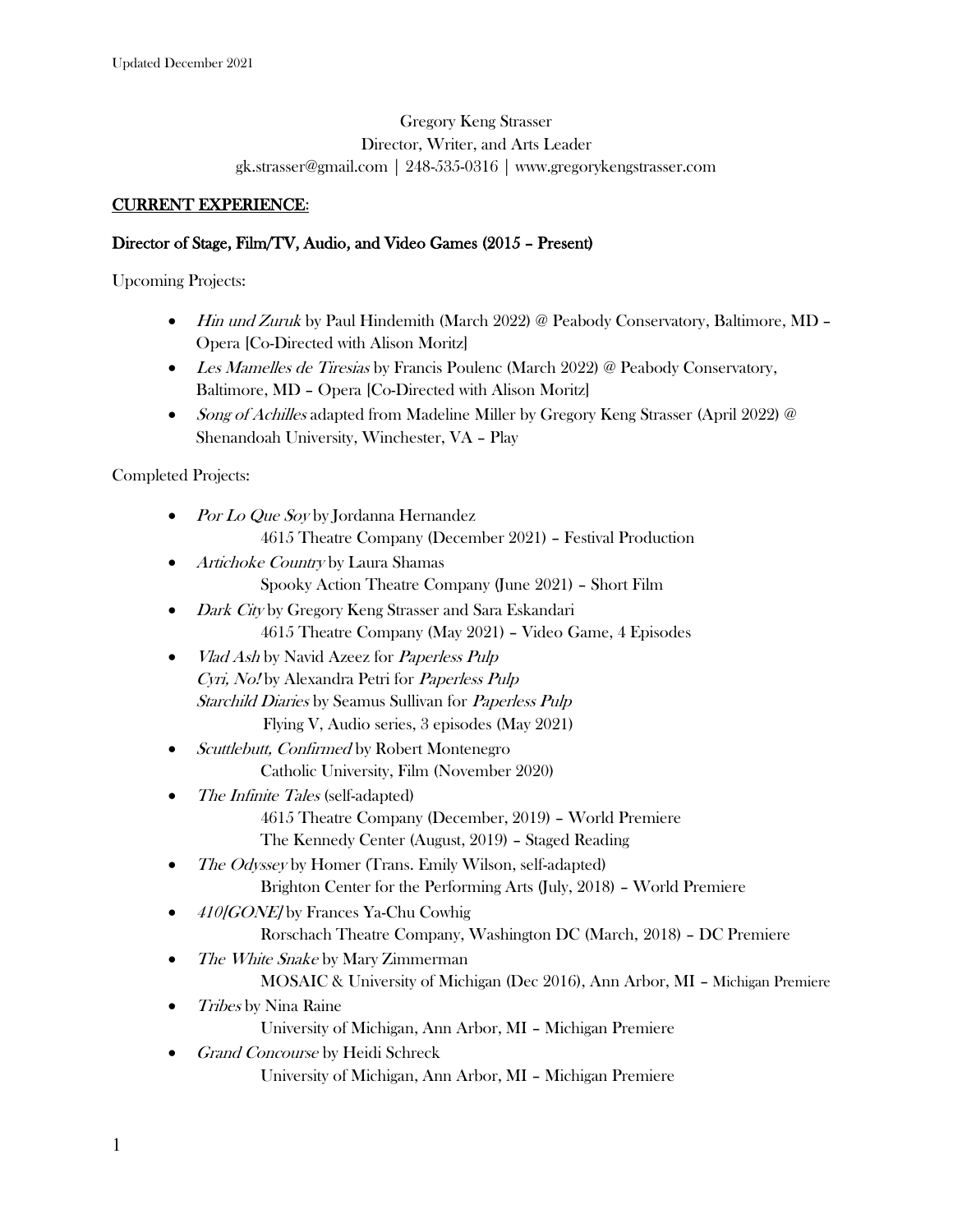- Istanbul by Stuart Richardson
	- University of Michigan, Ann Arbor, MI World Premiere

Workshops, readings, in-development:

- The Peachlanders by Lyra Yang Horticulture Playwriting Fellowship (December 2020) – Workshop Horticulture Playwriting Fellowship (June 2021) – Virtual Reading WSC Avant Bard Scripts-in-Play Festival (October 2021) – Staged Reading WIP Arts (November 2021) – Streamed Staged Reading
- *Miku, and the Gods* by Julia Izumi
	- Rorschach Theatre (August 2021) Virtual Reading
- *Banana* by Sam Hamashima
	- The New Cosmopolitans (September 2020) Virtual Reading
- Nezha, or the Creation of the Hero by Lyra Yang Asian American/Pacific Islander Theatre Artists of the DMV (May, 2020) – Workshop
- *Doi Nang Non* (co-conceived with Makahmpom Theatre Group, Splashing Theatre in Bangkok, Thailand; Funded by the Henry Luce Foundation and the Asia Foundation + Donors)

Siam-Pic Ganesha Theatre (May, 2019) – Workshop production

- Oplontis: A Roman Tragedy by Reid Herrid Self-Produced (September, 2018) – Workshop
- Performing the Anthropocene (Numerous authors, self-adaptations of various poems) Laboratory for Global Performance and Politics (April, 2018)
- *Derangements*: Putting the Unthinkable On Stage (self-adapted) Laboratory for Global Performance and Politics (April, 2018)
- Bleecker Street by Eric Grant The Kennedy Center, Washington DC (October, 2018) – Workshop
- The Osiriyan Tales (Trans. Richard Wilkinson, self-adapted) Yayasan Bali Purnati (June, 2017) – Workshop
- The Living Lakes (devised with Anita Gonzalez and Joel Valentin-Martinez) Global Midwest (May, 2017) – World Premiere

### Assistantships:

- Celia and Fidel by Eduardo Machado; Directed by Molly Smith | 2021, Arena Stage, DC,
- *Celia and Fidel* by Eduardo Machado; Directed by Molly Smith | 2020, Arena Stage, DC
- A Thousand Splendid Suns by Khaled Hosseini, adapted by Ursula R. Sarna, Directed by Carey Perloff | Arena Stage, DC
- Right to be Forgotten by Sharyn Rothstein; Directed by Seema Sueko | Arena Stage, DC
- A Departure by Daria Miyeko Marinelli; Directed by Jesca Prudencio | The Kennedy Center, DC
- The Wish by Crystal Adaway; Directed by Jordan Friend | The Kennedy Center, DC
- *Trayf* by Lindsay Joelle; Directed by Derek Goldman | Theatre J, Washington DC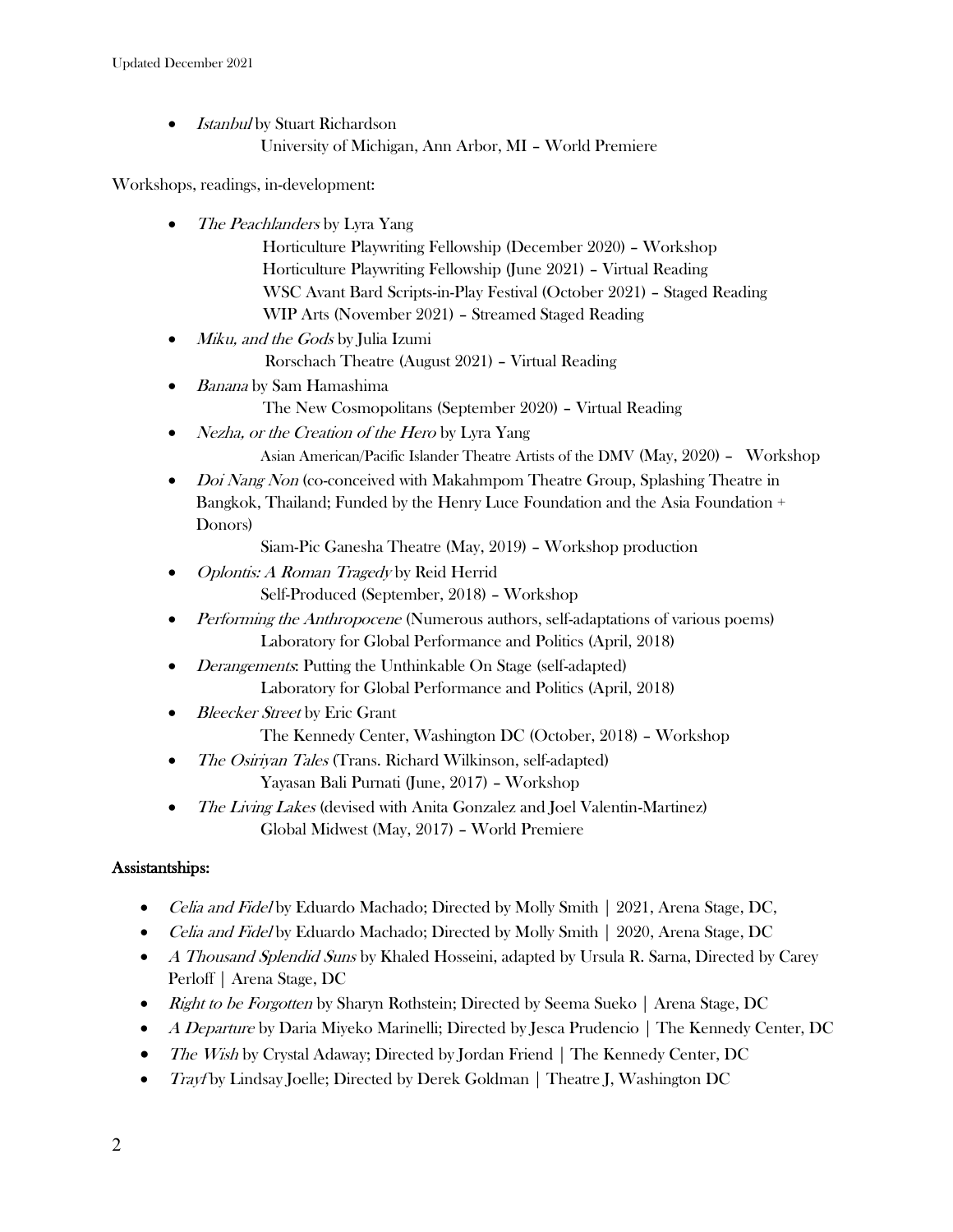- The Cherry Orchard by Anton Chekov, directed by Daniel Cantor | UV Theatre, Lake Forest, IL Assistant Director
- Disney's The Little Mermaid by Menken, Slater, Ashman, and Wright | University of Michigan Assistant Director

#### Producing Director at 4615 Theatre Company, DC/MD (Since Dec 2017)

[4615 Theatre Company](https://www.4615theatre.com/) is a DC and Maryland-based producing organization entering its fourth year of operations with an operating budget of \$85,000. Producing at The Writer's Center in Bethesda, and the Dance Loft on  $14^{\text{th}}$  Street in DC, 4615 programs approximately 4-5 productions a season from July to April in Maryland and Washington DC. Previous seasons included a summer repertory of two plays, world premieres, and an experimental reimagining of a classical text.

- Architect of anti-racism policy, conducted from organizing a company-wide Diversity, Equity, and Inclusion Report to create standards and benchmarks for recruitment and season programming. Unanimously approved by board of directors.
- Driving strategy and operationalizing the artistic mission of the organization, including spearheading initiatives such as the [BIPOC Emerging Theatre Leaders Forum](https://www.gregorykengstrasser.com/leadership) which gathered nearly 25 emergent BIPOC-led organizations to activate our mutual braintrust; and  $4615<sub>5</sub>$ , which saw development of a video game, a free video-streaming series, and two solo performances. Employed 15 artists, half of which were BIPOC, throughout the season.
- Managing social media marketing including Facebook, Twitter, and Instagram. Followers on each social media platform grew by at least 60% beginning January 2021; designed graphics using GoDaddy Studio, Adobe Photoshop, and other platforms.

# Project Analyst at AMS Planning & Research, DC (March 2021 – Present) Fellow (October 2020 – Jan 2021)

AMS Research & Planning is an international consulting and management firm based in Connecticut with offices in Sacramento.

- Primary and secondary research: Building a case-for-support through studying stakeholder interest in expansion of the [Gogue Performing Arts Center](https://goguecenter.auburn.edu/)'s facilities; Providing exemplar and comparable institution research for the city of  $Fair Oaks$ , California; and guiding development strategy of the</u> Performing Arts Initiative in Oregon; conducting a feasibility study for a new conference-cultural facility for MC3 in Annapolis, Maryland.
- Creating white papers and articles for distribution to AMS' partners and webinar subscribers.
- Conducting environmental scan to take inventory of cultural assets in Eastside region of Washington state for client work. Over 70 organizations and venues tracked from over hundreds researched. Data synthesized into concrete recommendations for client's success strategy.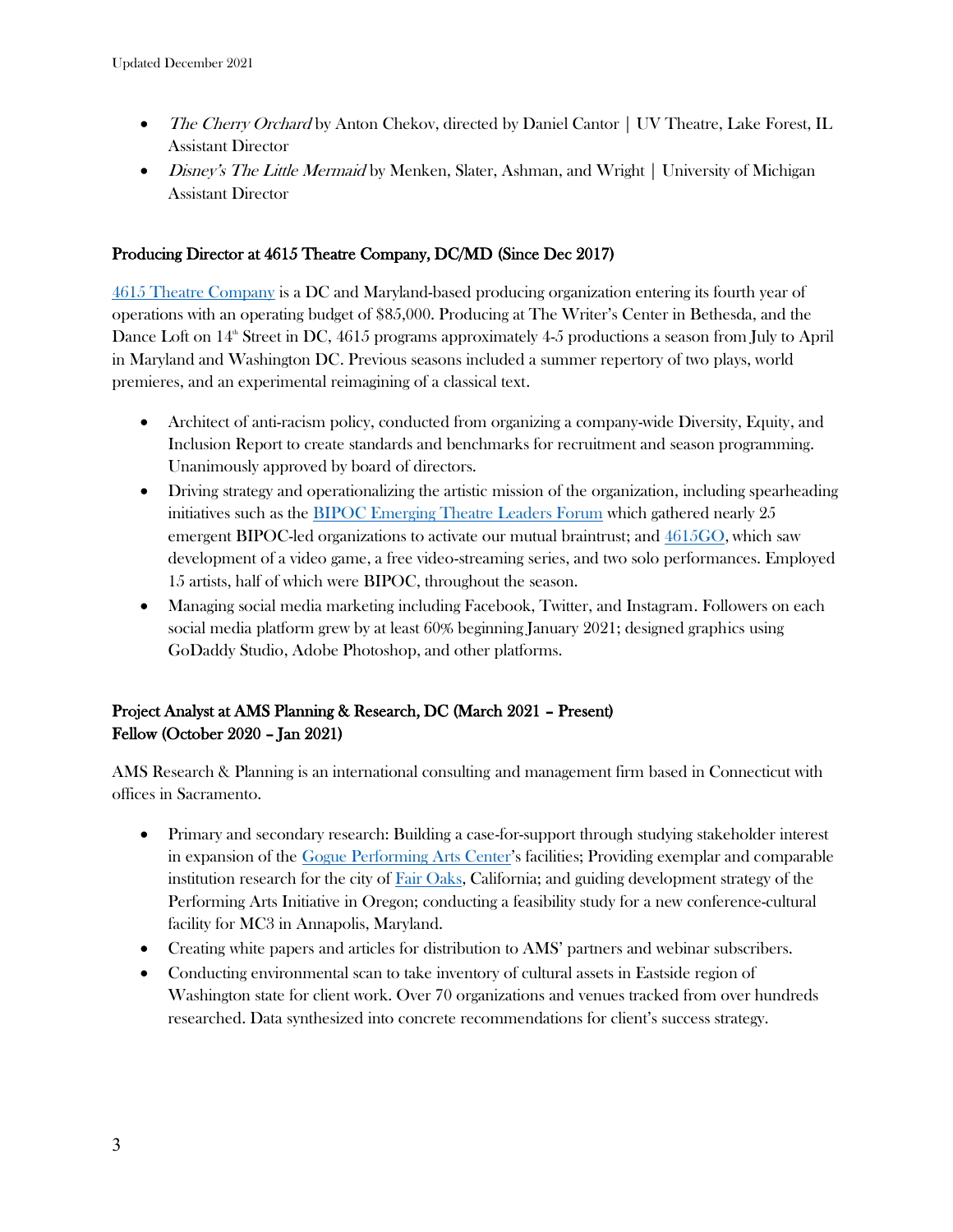### WRITING:

• Song of Achilles (2022, Full-length play) – Upcoming adaptation of novel by Madeline Miller, April 2022

Produced by Shenandoah University; self-directed

- The 51<sup>\*</sup> State (2020, Full-length film, Segment: "Go") World Premiere, September 2020 Produced by Arena Stage; Directed by Molly Smith, Segment directed by Pslamayene 24
- May 22, 2020 (2020, Full-length film, Segment: "The Heart's Rage") World Premiere, May 2020 Produced by Arena Stage; Directed by Molly Smith
- Big Snow (2020, TYA One-Act) Adventure Theatre-MTC, Artistic Director: Chil Kong
- Dark City (2021, Video Game Visual Novel 4 Episodes) May 2021 Produced by 4615 Theatre Company
- Rep Us All  $(2020, Short)$  World Premiere, June 2020 Rorschach Theatre, directed by Stan Kang
- The Infinite Tales (2019, Full-length play) World Premiere, December 2019 4615 Theatre Company, self-directed
- The Odyssey (2020, TYA One-Act) World Premiere of Emily Wilson's translation, July 2018 Brighton Center for the Performing Arts

# SPEAKING/PANELS/TEACHING:

- Guest Lecturer, Peabody Conservatory, Johns Hopkins University: "Acting for Opera"
- Organizer, Moderator; 4615 Theatre Company, USA: "4615GO: Reflections"
- Speaker, Kumaraguru University, India: "Expert Conversation on Writing, Directing, and Developing New Stories"
- Speaker, University of Michigan, USA: Directing Alumni Q&A
- Guest Lecturer, University of Michigan, USA: Directing II: "World-Building for Directors, a case study of 410 [GONE]"
- Organizer, Host; 4615 Theatre Company, USA & Colombia: Black, Indigenous, and People of Color Emerging Theatre Leaders Forum
- Speaker, Adventure Theatre-MTC, USA: Summer Season Preview

# PREVIOUS EXPERIENCE:

### Allen Lee Hughes Directing Fellow at Arena Stage, Washington DC (Aug 2019-May 2020)

Arena Stage is a \$19 million, LORT B+, Equity theater, which operates three venues: the 683-seat Fichandler Theater in the round, the 510-seat proscenium Kreeger Theater, and the 200-seat experimental Kogod Theater. The Allen Lee Hughes Fellowship is for emerging directors of color to assist on several mainstage productions, as well as work in the Artistic Development department to steward the theatre's mission and commitment to the development of American plays.

- Directing Assistant: Right to be Forgotten, A Thousand Splendid Suns, Celia and Fidel
- Planning Team and Recorder: PowerPlays Summit
- Artistic Development Representative at all internal workshops, readings, and other events.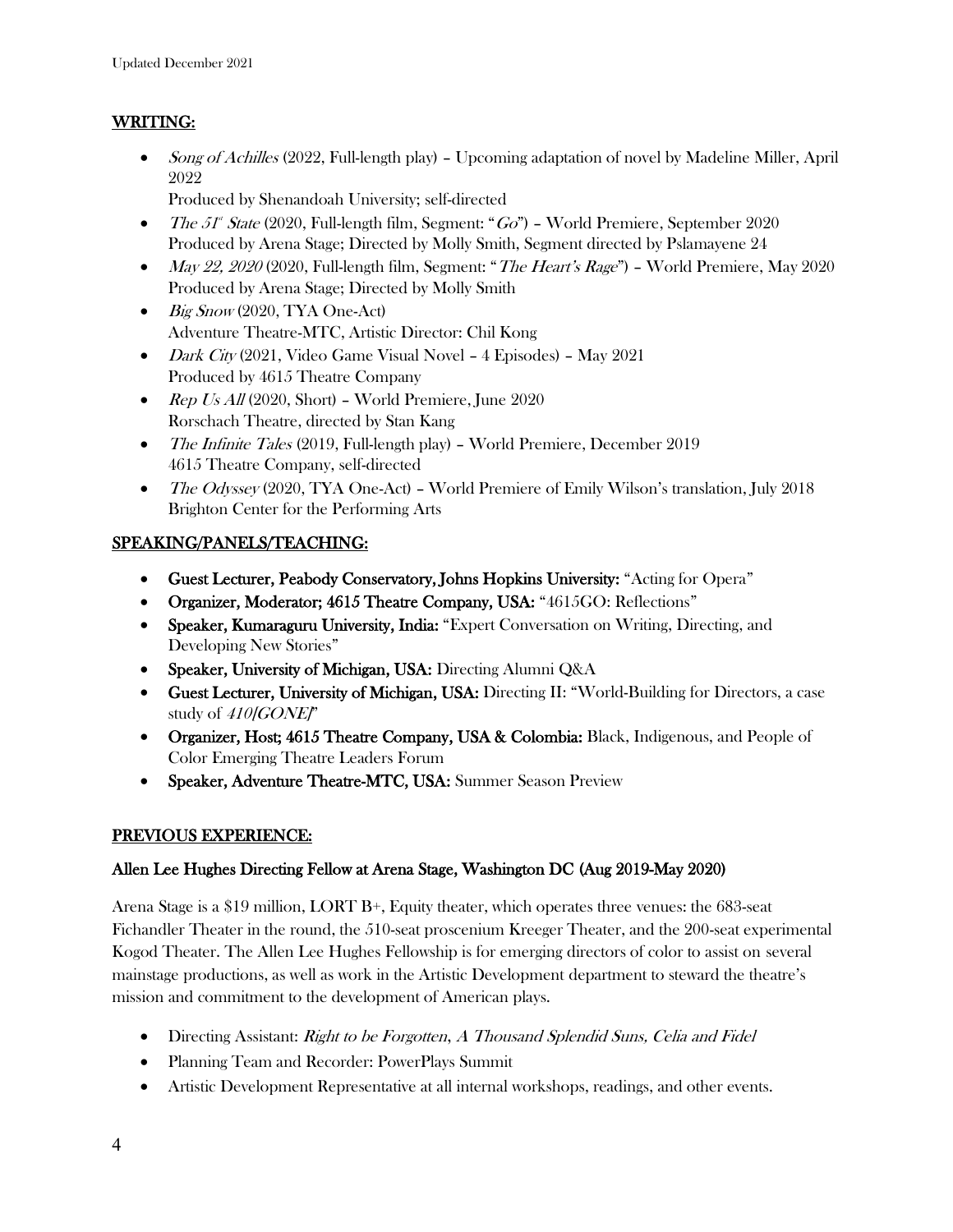• Commissioned Writer:  $Mav 22$ , 2020 (film), and an untitled upcoming film.

### Cohabitation Cohort at Odin Teatret, Holstebro, Denmark (March 2019 – May 2019)

Based in Holstebro, Denmark, Odin Teatret is a 50-year-old performing arts and research institution that creates innovative and experimental new works with a diverse and global ensemble that tours regionally and internationally. As a member of the inaugural Cohabitation Cohort, I worked with 30 other individuals from across the world with director Carolina Pizarro to create four untitled performances which toured across Holstebro.

### Apprentice at Laboratory for Global Performance and Politics, Georgetown University, Washington DC (Jan 2018 – July 2019)

The Laboratory for Global Performance and Politics is a performing ats and research institution dedicated to using performance to humanize global politics. Led by Derek Goldman and Cynthia Schneider, the institution creates and presents productions, as well as empowers artists from across the world through the fellowship program. As apprentice, I assisted in working with the artistic director to plan and organize a climate-change theatre festival, teach students principles of new work and directing, and create new plays including my new adaptation of *The Odyssey*. The Lab also supported my 10-month travel to Bangkok, Thailand where I scouted and recruited Thai-theatre makers into our network and developed a new play based on the Wildboars soccer team, *Doi Nang Non*.

### Other Affiliations:

- Intern at The Kennedy Center, Theater Programming, Washington DC (Jan 2018 May 2018)
- Assistant at Shanghai Media Group, Washington D.C. (Sept 2017 Jan 2018)
- Development Intern at Steppenwolf Theatre Co, Chicago, IL (May 2016 Sept 2016)
- Artistic and Development Intern at About Face Theatre Co, Chicago, IL (May 2015 Sept 2015)

### VIDEO GAMES

Dark City, 2021 (RenPy)

The Telemachy, 2017 (RenPy)

Terminal, 2017 (Twine)

#### HONORS & FELLOWSHIPS:

June 2020: Horticulture Playwriting Fellowship, Washington DC (accepted)

October 2020: Commission on the Arts & Humanities Fellow, Washington DC (accepted)

April 2019: Allen Lee Hughes Directing Fellowship, Washington DC (accepted)

June 2017: Yayasan Bali Purnati Resident Artist Fellowship, Bali, Indonesia (accepted)

June 2017: Resident Artist at Avalon International Academy (accepted)